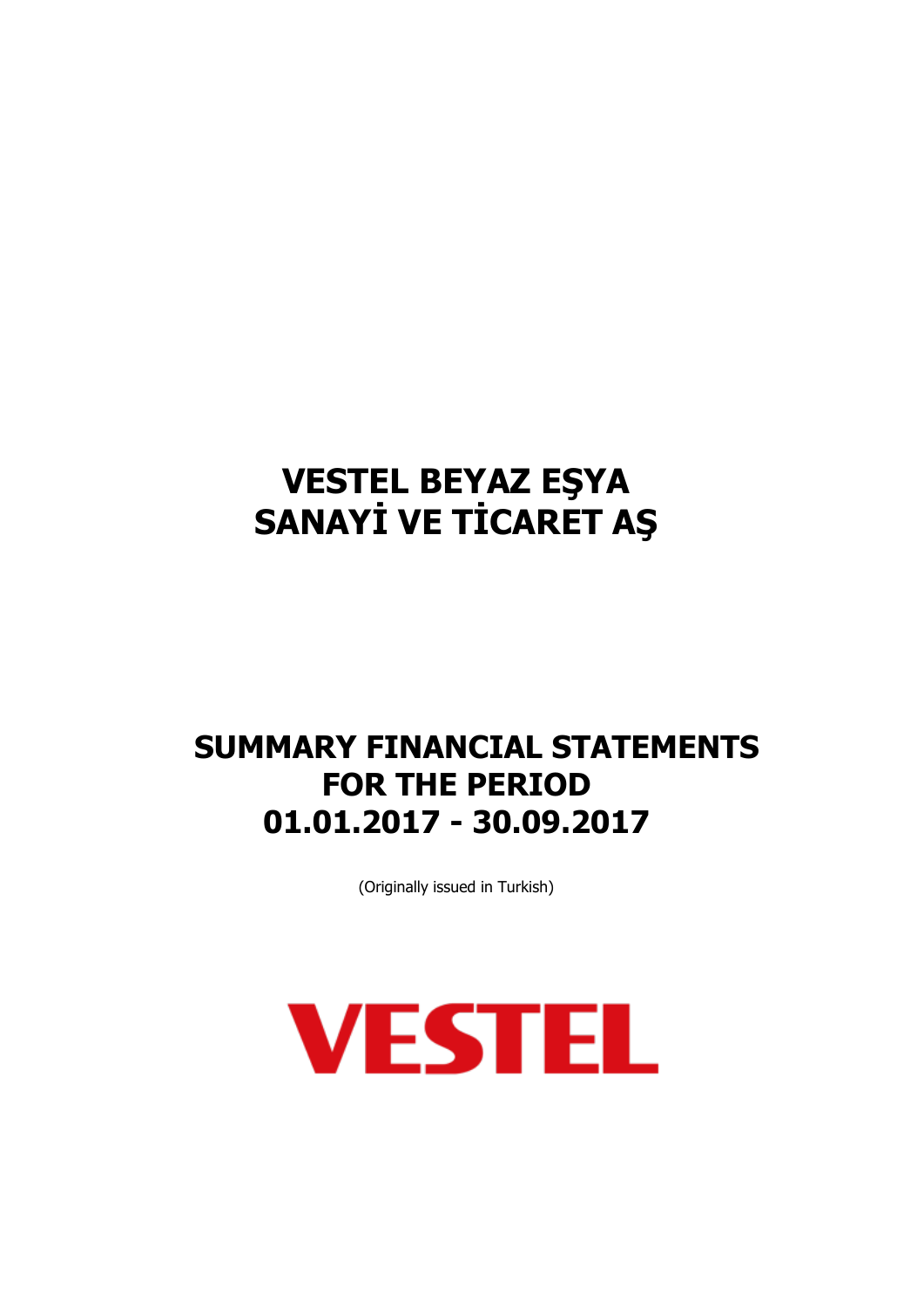SUMMARY FINANCIAL STATEMENTS FOR THE PERIOD 01.01.2017 – 30.09.2017

#### **VESTEL BEYAZ EŞYA SANAYİ VE TİCARET AŞ CONDENSED INTERIM STATEMENTS OF BALANCE SHEETS AS OF 30 SEPTEMBER 2017 AND 31 DECEMBER 2016**

|                                                   |             |            | Audited    |
|---------------------------------------------------|-------------|------------|------------|
| <b>ASSETS</b>                                     | <b>Note</b> | 30.09.2017 | 31.12.2016 |
| <b>Current Assets</b>                             |             | 2,212,075  | 1,818,711  |
| Cash and cash equivalents                         | 4           | 8,023      | 12,829     |
| Trade receivables                                 |             | 1,583,624  | 1,186,044  |
| Related parties                                   | 6           | 1,577,705  | 1,182,807  |
| Other parties                                     | 7           | 5,919      | 3,237      |
| Other receivables                                 |             | 152,734    | 336,710    |
| Related parties                                   | 6           | 60,370     | 258,612    |
| Other parties                                     | 8           | 92,364     | 78,098     |
| Derivative financial instruments                  |             | 8,224      | 26,404     |
| Derivative financial instruments held for trading | 25          | 4,703      | 2,922      |
| Cash flow hedges                                  | 25          | 3,521      | 23,482     |
| Inventories                                       | 9           | 441,075    | 244,446    |
| Prepaid expenses                                  |             | 13,808     | 11,066     |
| Other parties                                     | 10          | 13,808     | 11,066     |
| Other current assets                              |             | 4,587      | 1,212      |
| Other parties                                     | 16          | 4,587      | 1,212      |
| <b>Non - Current Assets</b>                       |             | 630,924    | 468,792    |
| Property, plant and equipment                     |             | 444,733    | 327,965    |
| Land and premises                                 | 11          | 39,063     | 6,547      |
| Land improvements                                 | 11          | 858        | 875        |
| <b>Buildings</b>                                  | 11          | 40,944     | 40,247     |
| Machinery and equipment                           | 11          | 305,022    | 254,966    |
| Vehicles                                          | 11          | 156        | 215        |
| Fixtures and fittings                             | 11          | 16,760     | 15,028     |
| Leasehold improvements                            | 11          | 3,623      | 3,144      |
| Construction in progress                          | 11          | 38,307     | 6,943      |
| Intangible assets                                 |             | 111,551    | 97,030     |
| Other rights                                      | 12          | 20         | 22         |
| Capitalized development costs                     | 12          | 103,780    | 89,931     |
| Other intangible assets                           | 12          | 7,751      | 7,077      |
| Prepaid expenses                                  |             | 67,945     | 41,741     |
| Other parties                                     | 10          | 67,945     | 41,741     |
| Deferred tax asset                                | 23          | 6,695      | 2,056      |
| <b>TOTAL ASSETS</b>                               |             | 2,842,999  | 2,287,503  |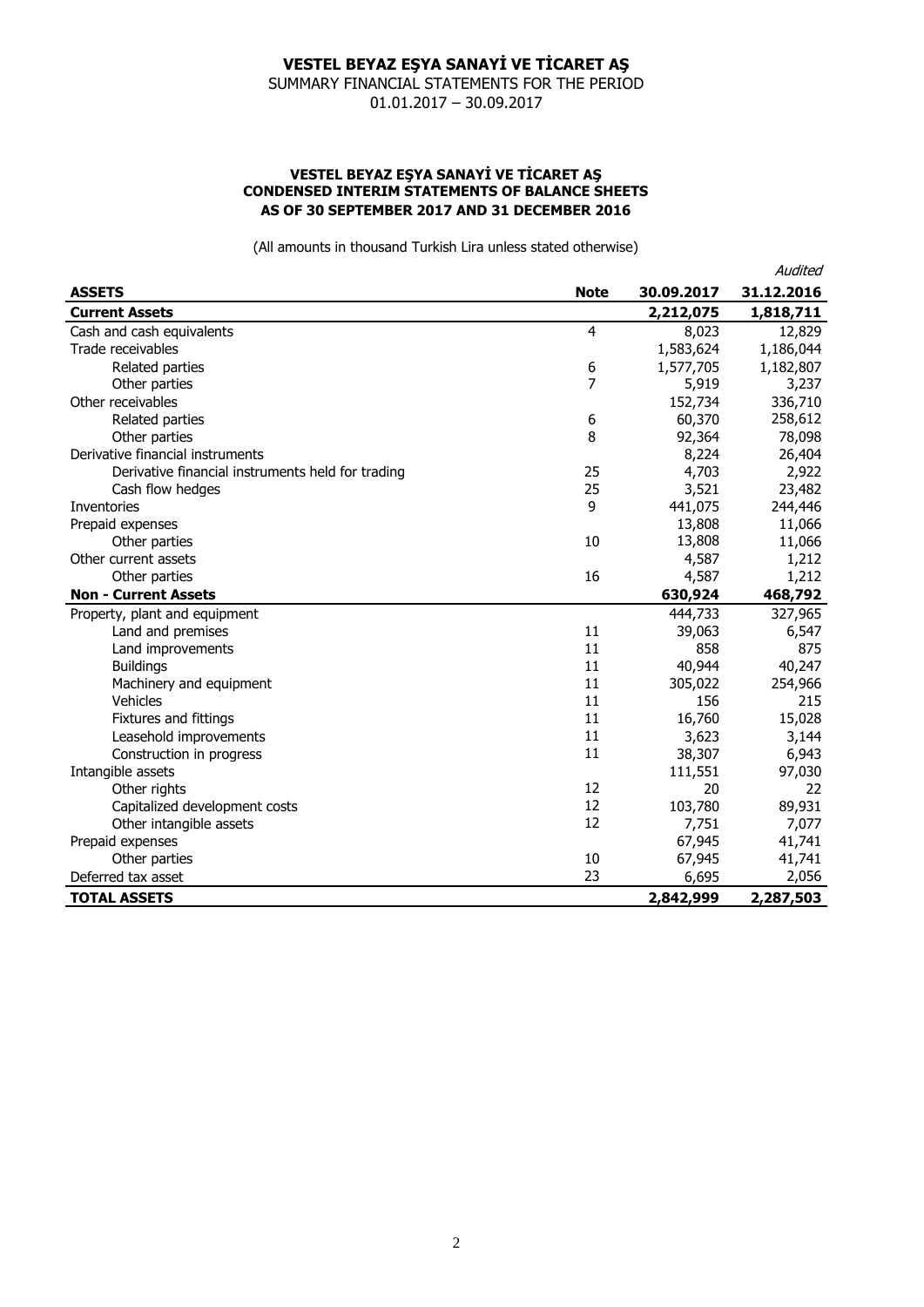SUMMARY FINANCIAL STATEMENTS FOR THE PERIOD 01.01.2017 – 30.09.2017

#### **VESTEL BEYAZ EŞYA SANAYİ VE TİCARET AŞ CONDENSED INTERIM STATEMENTS OF BALANCE SHEETS AS OF 30 SEPTEMBER 2017 AND 31 DECEMBER 2016**

|                                                                             |             |            | Audited    |
|-----------------------------------------------------------------------------|-------------|------------|------------|
| LIABILITIES AND SHAREHOLDERS' EQUITY                                        | <b>Note</b> | 30.09.2017 | 31.12.2016 |
| <b>Current Liabilities</b>                                                  |             | 1,786,517  | 1,002,241  |
| Short-term financial liabilities                                            |             | 286,945    | 26,407     |
| Bank loans                                                                  | 5           | 286,525    | 26,407     |
| Leasing debts                                                               | 5           | 420        |            |
| Short-term portion of long-term financial liabilities                       |             | 229,250    | 15,691     |
| <b>Bank loans</b>                                                           | 5           | 229,250    | 15,691     |
| Trade payables                                                              |             | 1,155,030  | 840,474    |
| Related parties                                                             | 6           | 28,467     | 23,448     |
| Other parties                                                               | 7           | 1,126,563  | 817,026    |
| Liabilities for employee benefits                                           | 15          | 32,334     | 23,763     |
| Other liabilities                                                           |             | 59,891     | 52,999     |
| Related parties                                                             | 6           | 59,891     | 52,999     |
| Derivative financial instruments                                            |             | 16,368     | 27,853     |
| Derivative financial instruments held for trading                           | 25          | 680        | 27,853     |
| Derivative financial instruments held for hedging                           | 25          | 15,688     |            |
| Current income tax liabilities                                              | 23          | 491        | 3,185      |
| Short-term provisions                                                       | 13          | 1,620      | 1,620      |
| Other current liabilities                                                   |             | 4,588      | 10,249     |
| Other parties                                                               | 16          | 4,588      | 10,249     |
| <b>Non-Current Liabilities</b>                                              |             | 135,997    | 365,331    |
| Long-term financial liabilities                                             |             | 16,889     | 206,611    |
| <b>Bank loans</b>                                                           | 5           | 16,267     | 206,611    |
| Leasing debts                                                               | 5           | 622        |            |
| Trade payables                                                              |             | 1,959      |            |
| Other parties                                                               | 7           | 1,959      |            |
| Other payables                                                              |             | 90,063     | 134,261    |
| Related parties                                                             | 6           | 90,063     | 134,261    |
| Long-term provisions                                                        |             | 27,086     | 24,459     |
| Provisions for employee benefits                                            | 15          | 27,086     | 24,459     |
| <b>Shareholders' Equity</b>                                                 |             | 920,485    | 919,931    |
| Paid-in capital                                                             | 17          | 190,000    | 190,000    |
| Adjustments to share capital                                                | 17          | 9,734      | 9,734      |
| Share premium (Discount)                                                    | 17          | 109,031    | 109,031    |
| Other comprehensive income/expense not to be reclassified to profit or loss |             | (3,728)    | (3, 313)   |
| Revaluation gain/loss                                                       |             | (3,728)    | (3, 313)   |
| Other comprehensive income/expense to be reclassified to profit or loss     |             | (9,733)    | 18,786     |
| Cash flow hedges                                                            |             | (9,733)    | 18,786     |
| Restricted reserves                                                         | 17          | 111,627    | 77,019     |
| Retained earnings                                                           | 17          | 304,066    | 193,669    |
| Net income for the period                                                   |             | 209,488    | 325,005    |
| <b>TOTAL LIABILITIES AND EQUITY</b>                                         |             | 2,842,999  | 2,287,503  |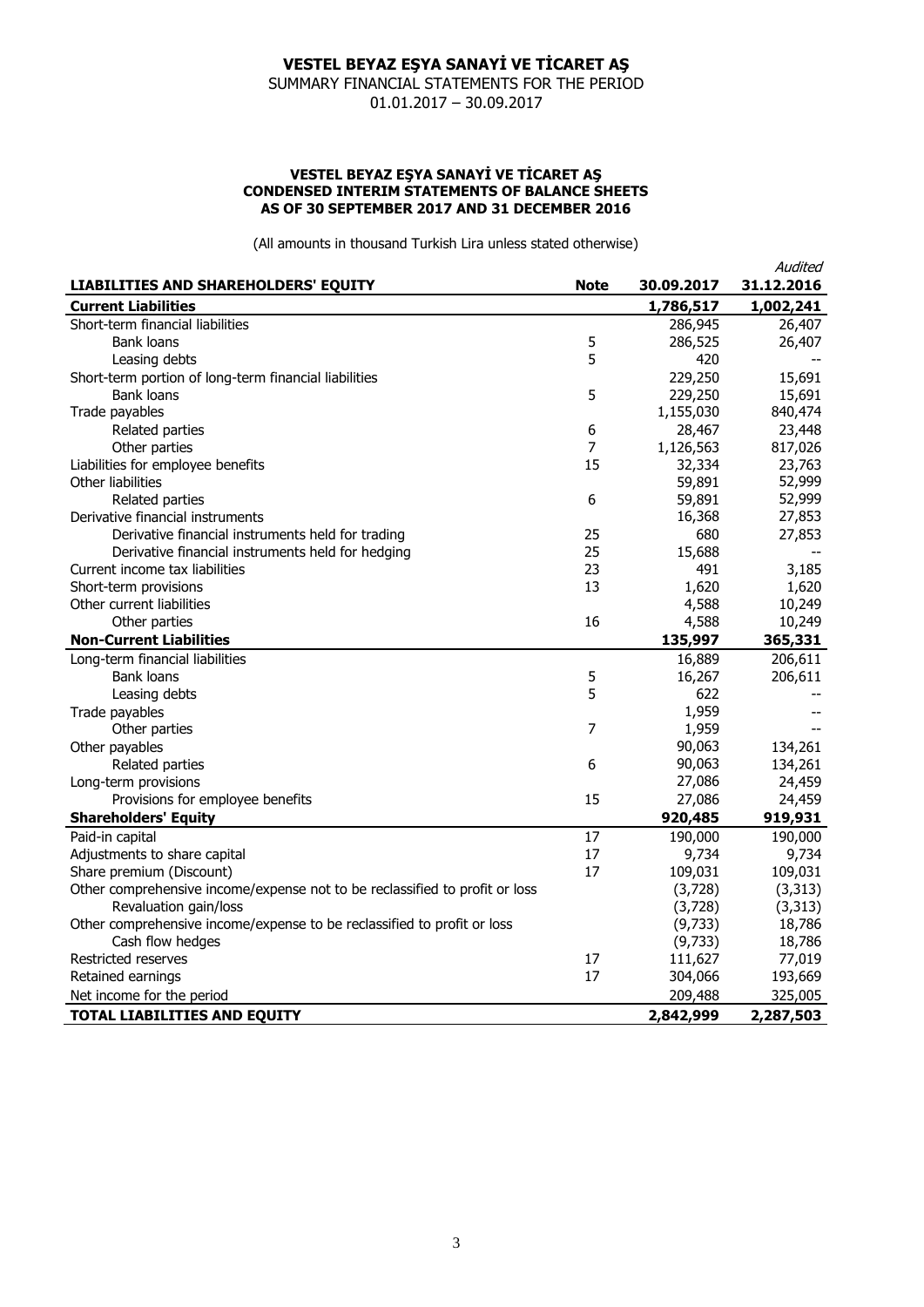SUMMARY FINANCIAL STATEMENTS FOR THE PERIOD 01.01.2017 – 30.09.2017

#### **VESTEL BEYAZ EŞYA SANAYİ VE TİCARET AŞ CONDENSED INTERIM STATEMENTS OF INCOME FOR THE PERIOD ENDED 30 SEPTEMBER 2017 AND 30 SEPTEMBER 2016**

|                                         |             | $01.01 -$   | $01.01 -$   |
|-----------------------------------------|-------------|-------------|-------------|
|                                         | <b>Note</b> | 30.09.2017  | 30.09.2016  |
| Revenue                                 | 18          | 2,828,740   | 2,126,028   |
| Cost of sales                           | 18          | (2,484,663) | (1,769,023) |
| <b>Gross Profit</b>                     |             | 344,077     | 357,005     |
| General & Administrative expenses       | 20          | (32,996)    | (31, 851)   |
| Marketing expenses                      | 20          | (37, 945)   | (33, 884)   |
| Research & Development expenses         | 20          | (26, 537)   | (21, 215)   |
| Other income from operating activities  | 21          | 206,553     | 80,201      |
| Other expense from operating activities | 21          | (114, 885)  | (61, 537)   |
| <b>Operating Profit/Loss</b>            |             | 338,267     | 288,719     |
| Financial income                        | 22          | 79,756      | 85,619      |
| Financial expense                       | 22          | (201,035)   | (77, 890)   |
| <b>Profit Before Tax</b>                |             | 216,988     | 296,448     |
| Tax benefit/(expense)                   |             | (7,500)     | (12, 201)   |
| Current tax benefit/(expense)           | 23          | (4, 905)    | (15, 556)   |
| Deferred tax benefit/(expense)          | 23          | $-2,595$    | 3,355       |
| <b>Net Income for the Period</b>        |             | 209,488     | 284,247     |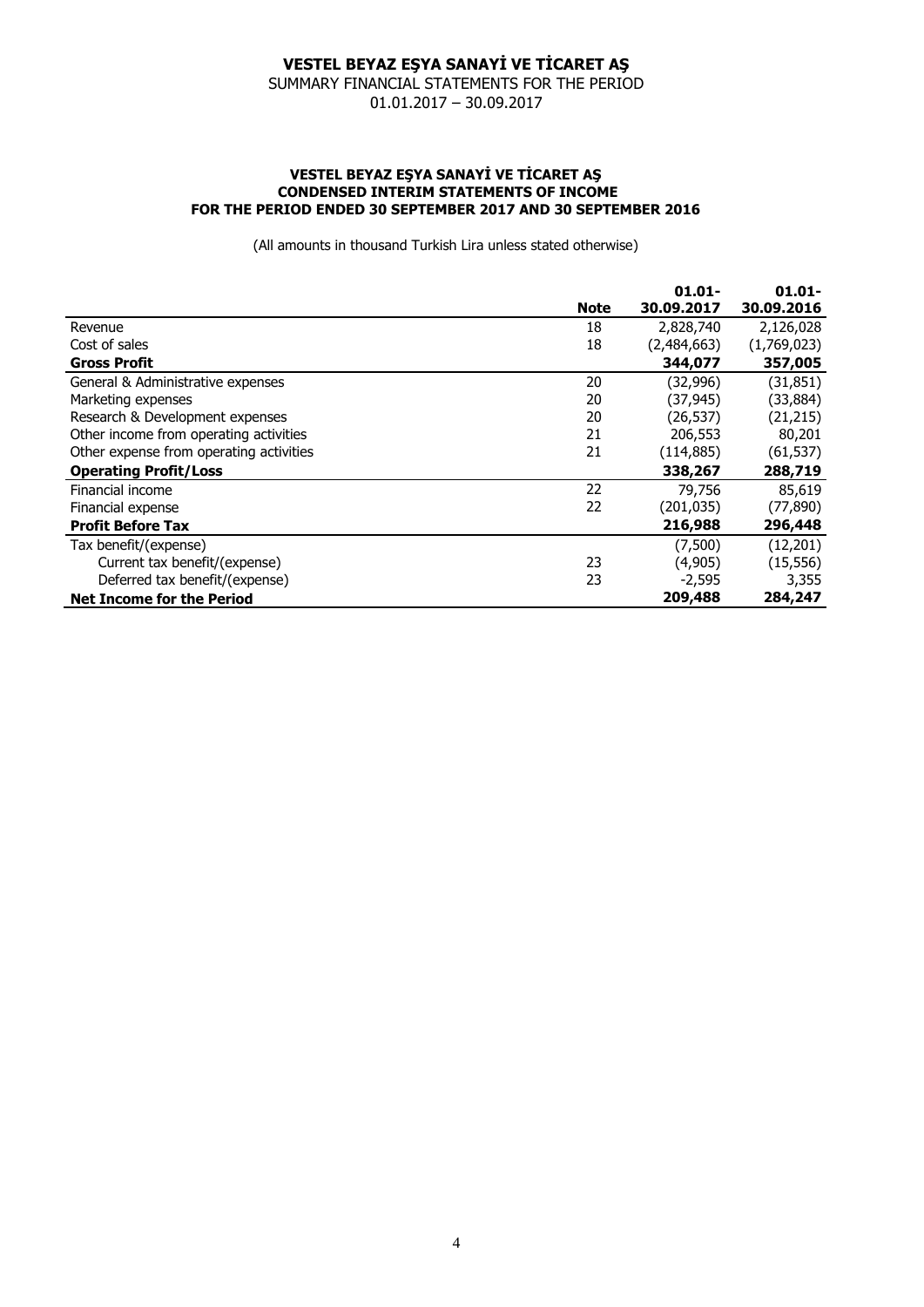SUMMARY FINANCIAL STATEMENTS FOR THE PERIOD 01.01.2017 – 30.09.2017

#### **VESTEL BEYAZ EŞYA SANAYİ VE TİCARET AŞ CONDENSED INTERIM STATEMENTS OF CASHFLOWS FOR THE PERIOD ENDED 30 SEPTEMBER 2017 AND 30 SEPTEMBER 2016**

|                                                            | $01.01 -$  | $01.01 -$  |
|------------------------------------------------------------|------------|------------|
| <b>Note</b>                                                | 30.09.2017 | 30.09.2016 |
| <b>Net Cash Provided by Operating Activities:</b>          | (4, 258)   | 225,365    |
| Net income for the period                                  | 209,488    | 284,247    |
| Adjustments to reconcile net income                        | 120,286    | 111,735    |
| Depreciation and amortization<br>11                        | 80,168     | 67,755     |
| 9<br>Impairment on inventories                             | 73         | (493)      |
| Provisions                                                 | 7,097      | 6,949      |
| Provisions for employment termination benefits<br>15       | 7,097      | 6,687      |
| Provisions for lawsuits and/or penalties                   |            | 262        |
| 22<br>Interest income                                      | (16, 251)  | (13, 329)  |
| 22<br>Interest expense                                     | 35,375     | 16,372     |
| Unrealized foreign exchange differences                    | 39,245     | 14,356     |
| Fair value (gain)/loss on derivative financial instruments | (28, 954)  | 8,714      |
| Tax (benefit)/expense                                      | 7,500      | 12,201     |
| (Gain)/loss from sales of tangible assets                  | (377)      | (84)       |
| Other<br>4                                                 | (3,590)    | (706)      |
| <b>Changes in working capital</b>                          | (321, 444) | (167, 387) |
| (Increase)/decrease in trade receivables                   | (397, 580) | (98, 734)  |
| Related parties<br>6                                       | (394, 898) | (99, 487)  |
| 7<br>Other parties                                         | (2,682)    | 753        |
| (Increase)/decrease in other receivables                   | (14, 266)  | 10,921     |
| Other parties<br>8                                         | (14, 266)  | 10,921     |
| 9<br>(Increase)/decrease in inventories                    | (196, 702) | (65, 402)  |
| (Increase)/decrease in pre-paid expenses<br>10             | (28, 946)  | (21, 976)  |
| Increase/(decrease) in trade payables                      | 316,515    | (4,325)    |
| 6<br>Related parties                                       | 5,019      | (4, 321)   |
| 7<br>Other parties                                         | 311,496    | (4)        |
| Increase/(decrease) in employee termination benefits<br>15 | 8,571      | (905)      |
| Other                                                      | (9,036)    | 13,034     |
| (Increase)/decrease in other assets                        | (3, 375)   | 12,887     |
| Increase/(decrease) in other liabilities                   | (5,661)    | 147        |
| <b>Cash Flows From (Used in) Operations</b>                | 8,330      | 228,595    |
| 15<br>Employee termination benefits paid                   | (4,989)    | (5,657)    |
| 23<br>Current income tax paid                              | (7, 599)   | 2,427      |
| <b>Net Cash From Investing Activities:</b>                 | (12, 838)  | (239, 819) |
| Cash provided from sales of tangible assets                | 2,226      | 1,037      |
| Acquisition of tangible assets<br>11                       | (182, 917) | (60, 358)  |
| Acquisition of intangible assets<br>12                     | (30, 389)  | (22, 034)  |
| Cash advances and loans made to related parties<br>6       | 198,242    | (158, 464) |
| <b>Net Cash From Financing Activities:</b>                 | 8,700      | (36, 587)  |
| Proceeds from bank borrowings                              | 419,463    | 286,858    |
| Loans                                                      | 418,421    | 286,858    |